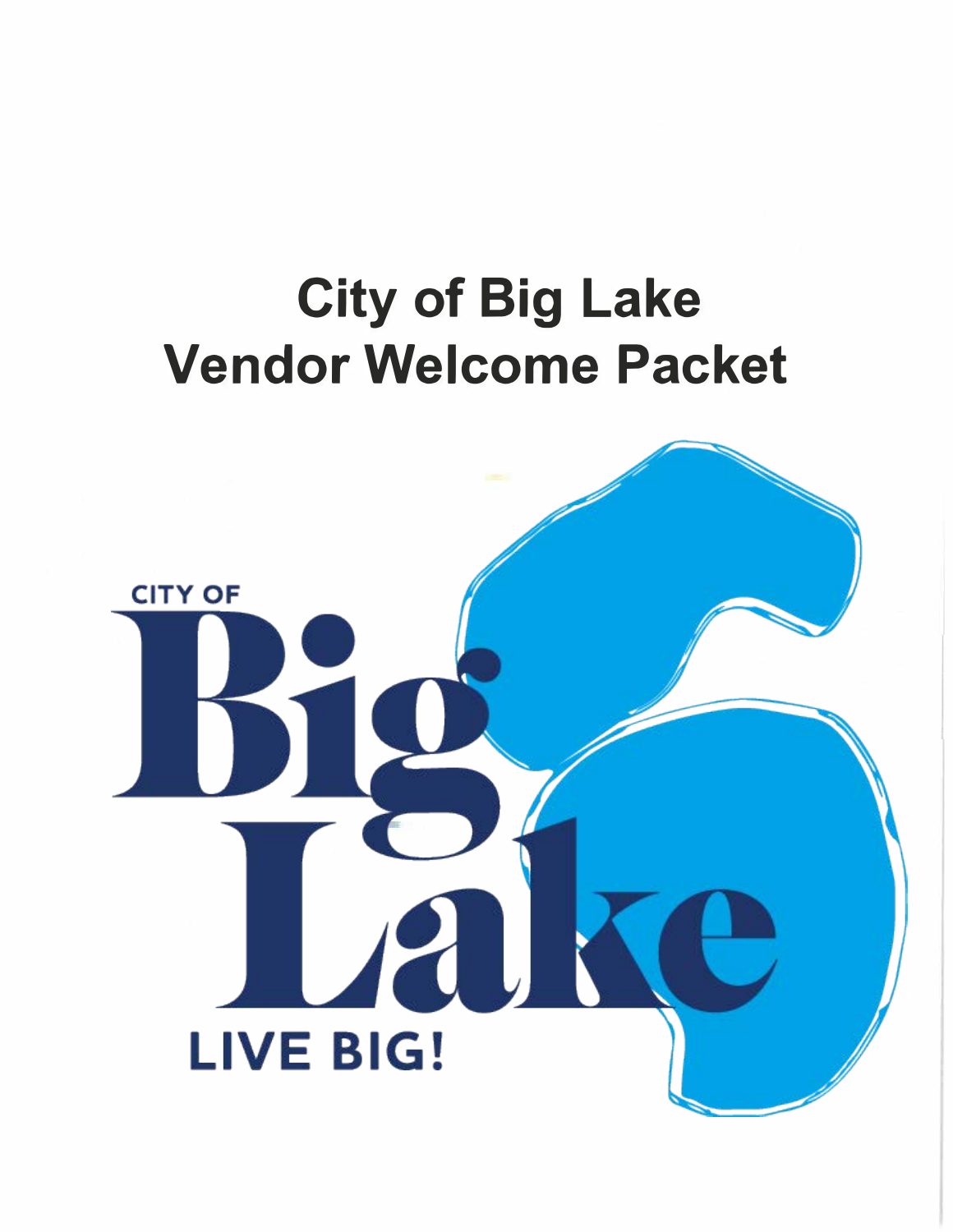# *Vendor Packet 2019*

# *Introduction*

The purpose of the Vendor Welcome Packet is to outline the details necessary for a vendor to do business with the City of Big Lake. This manual is intended to be the primary reference document that vendors can use to become familiar with the processes that will improve communication with the City of Big Lake as well as inform vendors about procurement and disbursement policies and procedures that should be followed so timely payment of invoices can be made.

# *Vendor Maintenance*

The process of setting up new vendors or maintaining existing vendor files is managed by the Finance Department. A vendor number is required for all payments made by the City of Big Lake. To obtain a vendor number, the Finance Department will request the vendor to complete and submit a W-9. If a vendor needs to update their information they should submit an updated W-9. This form is included with this packet.

# *Vendor Invoice*

All vendors providing goods and services to the City of Big Lake in the normal course of the vendor's business are required to provide an acceptable invoice. A statement is not appropriate documentation; an actual invoice must be provided. Payment processing may be delayed if invoices have missing or incorrect information.

All vendor invoices must include the following information:

- •Vendor name and address
- Date of invoice
- Invoice number
- Itemized list of goods or services, including the date service was provided
- $\bullet$  Tax must be broken out and itemized separately if applicable (the City of Big Lake is tax-exempt, except for Lake Liquor)
- •Total amount due
- •The name of the City of Big Lake department staff initiating the purchase

# *Payment*

Payments are processed weekly upon approval of department supervisor and finance director and mailed out on Fridays. Invoices are paid within 30 days after receipt of the invoice. Invoices should be mailed to the City of Big Lake 160 Lake St N, Big Lake, MN 55309, or can be emailed to sfox@biglakemn.org

# *Questions*

All payment inquiries should be directed to the Finance Department. Please contact Stacy Fox via email: sfox@biglakemn.org or by phone: 763-251-2982 with any questions or concerns.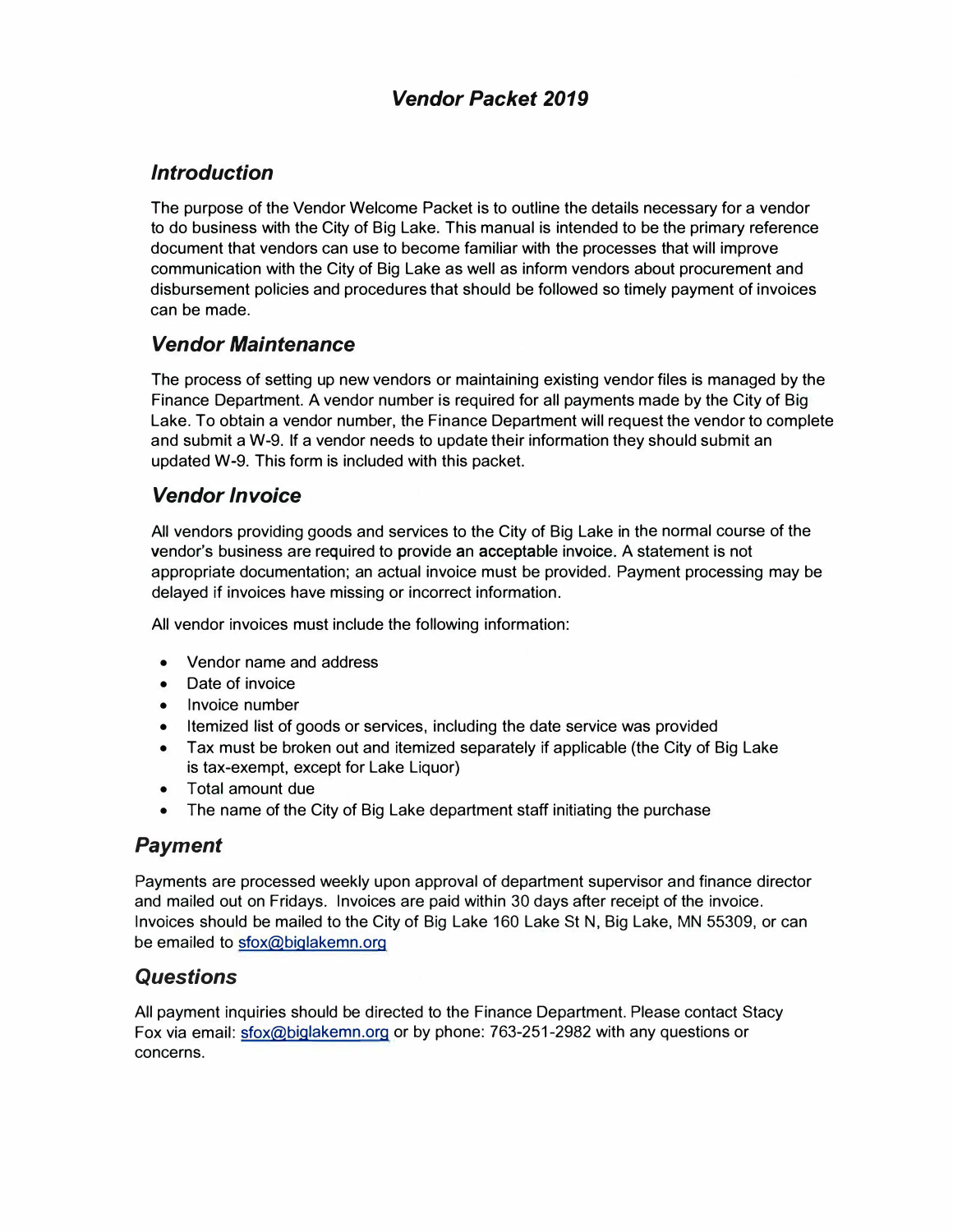# **Request for Taxpayer Identification Number and Certification**

**► Go to** *www.irs.gov/FormW9* **for instructions and the latest information. 1** Name (as shown on your income tax return). Name is required on this line; do not leave this line blank.

|                                                          | r Tranic jas snown on your moonic tax return). I ranic is required on this line, do not leave this line blank.<br>2 Business name/disregarded entity name, if different from above                                                                                                                                                                                                                                                        |                                                                                                         |                                                                    |
|----------------------------------------------------------|-------------------------------------------------------------------------------------------------------------------------------------------------------------------------------------------------------------------------------------------------------------------------------------------------------------------------------------------------------------------------------------------------------------------------------------------|---------------------------------------------------------------------------------------------------------|--------------------------------------------------------------------|
| က်<br>on page<br>Specific Instructions<br>Print or type. | 3 Check appropriate box for federal tax classification of the person whose name is entered on line 1. Check only one of the<br>following seven boxes.<br>$\Box$ C Corporation<br>$\Box$ S Corporation<br>Partnership<br>Individual/sole proprietor or                                                                                                                                                                                     | 4 Exemptions (codes apply only to<br>certain entities, not individuals; see<br>instructions on page 3): |                                                                    |
|                                                          | single-member LLC<br>Limited liability company. Enter the tax classification (C=C corporation, S=S corporation, P=Partnership) ▶<br>Note: Check the appropriate box in the line above for the tax classification of the single-member owner. Do not check<br>LLC if the LLC is classified as a single-member LLC that is disregarded from the owner unless the owner of the LLC is                                                        |                                                                                                         | Exempt payee code (if any)<br>Exemption from FATCA reporting       |
|                                                          | another LLC that is not disregarded from the owner for U.S. federal tax purposes. Otherwise, a single-member LLC that<br>is disregarded from the owner should check the appropriate box for the tax classification of its owner.<br>Other (see instructions) ▶                                                                                                                                                                            |                                                                                                         | code (if any)<br>(Applies to accounts maintained outside the U.S.) |
| See                                                      | 5 Address (number, street, and apt. or suite no.) See instructions.<br>6 City, state, and ZIP code                                                                                                                                                                                                                                                                                                                                        |                                                                                                         | Requester's name and address (optional)                            |
|                                                          | 7 List account number(s) here (optional)                                                                                                                                                                                                                                                                                                                                                                                                  |                                                                                                         |                                                                    |
| │ Part I                                                 | <b>Taxpayer Identification Number (TIN)</b>                                                                                                                                                                                                                                                                                                                                                                                               |                                                                                                         |                                                                    |
| TIN. later.                                              | Enter your TIN in the appropriate box. The TIN provided must match the name given on line 1 to avoid<br>backup withholding. For individuals, this is generally your social security number (SSN). However, for a<br>resident alien, sole proprietor, or disregarded entity, see the instructions for Part I, later. For other<br>entities, it is your employer identification number (EIN). If you do not have a number, see How to get a | or                                                                                                      | Social security number                                             |

**Note:** If the account is in more than one name, see the instructions for line 1. Also see *What Name and Number To Give the Requester* for guidelines on whose number to enter.

| Part II | <b>Certification</b> |
|---------|----------------------|
|---------|----------------------|

Under penalties of perjury, I certify that:

- 1. The number shown on this form is my correct taxpayer identification number (or I am waiting for a number to be issued to me); and
- 2. I am not subject to backup withholding because: (a) I am exempt from backup withholding, or (b) I have not been notified by the Internal Revenue Service (IRS) that I am subject to backup withholding as a result of a failure to report all interest or dividends, or (c) the IRS has notified me that I am no longer subject to backup withholding; and
- 3. I am a U.S. citizen or other U.S. person (defined below); and

4. The FATCA code(s) entered on this form (if any) indicating that I am exempt from FATCA reporting is correct.

**Certification instructions.** You must cross out item 2 above if you have been notified by the IRS that you are currently subject to backup withholding because you have failed to report all interest and dividends on your tax return. For real estate transactions, item 2 does not apply. For mortgage interest paid, acquisition or abandonment of secured property, cancellation of debt, contributions to an individual retirement arrangement (IRA), and generally, payments other than interest and dividends, you are not required to sign the certification, but you must provide your correct TIN. See the instructions for Part 11, later.

| <b>Sign</b><br>Here | Signature of<br>U.S. person $\blacktriangleright$ | Date I |
|---------------------|---------------------------------------------------|--------|
|                     |                                                   |        |

# **General Instructions**

Section references are to the Internal Revenue Code unless otherwise noted.

**Future developments.** For the latest information about developments related to Form W-9 and its instructions, such as legislation enacted after they were published, go to *www.irs.gov/FormW9.* 

## **Purpose of Form**

An individual or entity (Form W-9 requester) who is required to file an information return with the IRS must obtain your correct taxpayer identification number (TIN) which may be your social security number (SSN), individual taxpayer identification number (ITIN), adoption taxpayer identification number (ATIN), or employer identification number (EIN), to report on an information return the amount paid to you, or other amount reportable on an information return. Examples of information returns include, but are not limited to, the following.

• Form 1099-INT (interest earned or paid)

• Form 1099-DIV (dividends, including those from stocks or mutual funds)

• Form 1099-MISC (various types of income, prizes, awards, or gross proceeds)

**Employer identification number** 

• Form 1099-B (stock or mutual fund sales and certain other transactions by brokers)

- Form 1099-S (proceeds from real estate transactions)
- Form 1099-K (merchant card and third party network transactions)

• Form 1098 (home mortgage interest), 1098-E (student loan interest), 1098-T (tuition)

- Form 1099-C (canceled debt)
- Form 1099-A (acquisition or abandonment of secured property)

Use Form W-9 only if you are a U.S. person (including a resident alien), to provide your correct TIN.

*If you do not return Form W-9 to the requester with a TIN, you might be subject to backup withholding.* See What is backup withholding, *later.*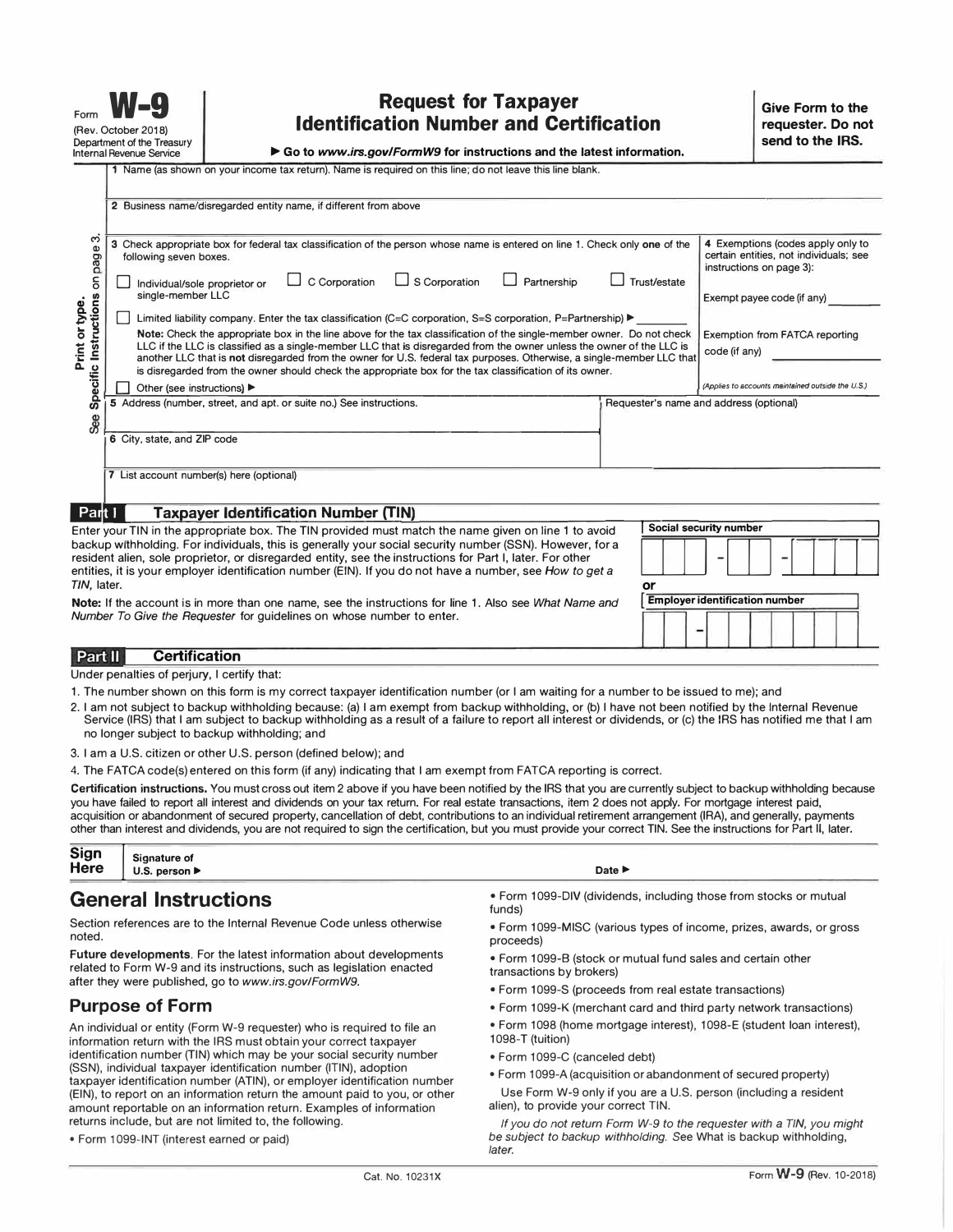By signing the filled-out form, you:

1. Certify that the TIN you are giving is correct (or you are waiting for a number to be issued),

2. Certify that you are not subject to backup withholding, or

3. Claim exemption from backup withholding if you are a U.S. exempt payee. If applicable, you are also certifying that as a U.S. person, your allocable share of any partnership income from a U.S. trade or business is not subject to the withholding tax on foreign partners' share of effectively connected income, and

4. Certify that FATCA code(s) entered on this form (if any) indicating that you are exempt from the FATCA reporting, is correct. See *What* is *FATCA reporting,* later, for further information.

**Note:** If you are a U.S. person and a requester gives you a form other than Form W-9 to request your TIN, you must use the requester's form if it is substantially similar to this Form W-9.

**Definition of a U.S. person.** For federal tax purposes, you are considered a U.S. person if you are:

• An individual who is a U.S. citizen or U.S. resident alien;

• A partnership, corporation, company, or association created or

organized in the United States or under the laws of the United States;

• An estate (other than a foreign estate); or

• **A** domestic trust (as defined in Regulations section 301. 7701 · 7).

**Special rules for partnerships.** Partnerships that conduct a trade or business in the United States are generally required to pay a withholding tax under section 1446 on any foreign partners' share of effectively connected taxable income from such business. Further, in certain cases where a Form W-9 has not been received, the rules under section 1446 require a partnership to presume that a partner is a foreign person, and pay the section 1446 withholding tax. Therefore, if you are a U.S. person that is a partner in a partnership conducting a trade or business in the United States, provide Form W-9 to the partnership to establish your U.S. status and avoid section 1446 withholding on your share of partnership income.

In the cases below, the following person must give Form W-9 to the partnership for purposes of establishing its U.S. status and avoiding withholding on its allocable share of net income from the partnership conducting a trade or business in the United States.

• In the case of a disregarded entity with a U.S. owner, the U.S. owner of the disregarded entity and not the entity;

• In the case of a grantor trust with a U.S. grantor or other U.S. owner, generally, the U.S. grantor or other U.S. owner of the grantor trust and not the trust; and

• In the case of a U.S. trust (other than a grantor trust), the U.S. trust (other than a grantor trust) and not the beneficiaries of the trust.

**Foreign person.** If you are a foreign person or the U.S. branch of a foreign bank that has elected to be treated as a U.S. person, do not use Form W-9. Instead, use the appropriate Form W-8 or Form 8233 (see Pub. 515, Withholding of Tax on Nonresident Aliens and Foreign Entities).

**Nonresident alien who becomes a resident alien.** Generally, only a nonresident alien individual may use the terms of a tax treaty to reduce or eliminate U.S. tax on certain types of income. However, most tax treaties contain a provision known as a "saving clause." Exceptions specified in the saving clause may permit an exemption from tax to continue for certain types of income even after the payee has otherwise become a U.S. resident alien for tax purposes.

If you are a U.S. resident alien who is relying on an exception contained in the saving clause of a tax treaty to claim an exemption from U.S. tax on certain types of income, you must attach a statement to Form W-9 that specifies the following five items.

1. The treaty country. Generally, this must be the same treaty under which you claimed exemption from tax as a nonresident alien.

2. The treaty article addressing the income.

3. The article number (or location) in the tax treaty that contains the saving clause and its exceptions.

4. The type and amount of income that qualifies for the exemption from tax.

5. Sufficient facts to justify the exemption from tax under the terms of the treaty article.

**Example.** Article 20 of the U.S.-China income tax treaty allows an exemption from tax for scholarship income received by a Chinese student temporarily present in the United States. Under U.S. law, this student will become a resident alien for tax purposes if his or her stay in the United States exceeds 5 calendar years. However, paragraph 2 of the first Protocol to the U.S.-China treaty (dated April 30, 1984) allows the provisions of Article 20 to continue to apply even after the Chinese student becomes a resident alien of the United States. A Chinese student who qualifies for this exception (under paragraph 2 of the first protocol) and is relying on this exception to claim an exemption from tax on his or her scholarship or fellowship income would attach to Form W-9 a statement that includes the information described above to support that exemption.

If you are a nonresident alien or a foreign entity, give the requester the appropriate completed Form W-8 or Form 8233.

## **Backup Withholding**

**What is backup withholding?** Persons making certain payments to you must under certain conditions withhold and pay to the IRS 24% of such payments. This is called "backup withholding." Payments that may be subject to backup withholding include interest, tax-exempt interest, dividends, broker and barter exchange transactions, rents, royalties, nonemployee pay, payments made in settlement of payment card and third party network transactions, and certain payments from fishing boat operators. Real estate transactions are not subject to backup withholding.

You will not be subject to backup withholding on payments you receive if you give the requester your correct TIN, make the proper certifications, and report all your taxable interest and dividends on your tax return.

#### **Payments you receive will be subject to backup withholding if:**

1. You do not furnish your TIN to the requester,

2. You do not certify your TIN when required (see the instructions for Part II for details),

3. The IRS tells the requester that you furnished an incorrect TIN,

4. The IRS tells you that you are subject to backup withholding because you did not report all your interest and dividends on your tax return (for reportable interest and dividends only), or

5. You do not certify to the requester that you are not subject to backup withholding under 4 above (for reportable interest and dividend accounts opened after 1983 only).

Certain payees and payments are exempt from backup withholding. See *Exempt payee* code, later, and the separate Instructions for the Requester of Form W-9 for more information.

Also see *Special rules for partnerships,* earlier.

## **What is FATCA Reporting?**

The Foreign Account Tax Compliance Act (FATCA) requires a participating foreign financial institution to report all United States account holders that are specified United States persons. Certain payees are exempt from FATCA reporting. See *Exemption from FATCA reporting code,* later, and the Instructions for the Requester of Form W-9 for more information.

## **Updating Your Information**

You must provide updated information to any person to whom you claimed to be an exempt payee if you are no longer an exempt payee and anticipate receiving reportable payments in the future from this person. For example, you may need to provide updated information if you are a C corporation that elects to be an S corporation, or if you no longer are tax exempt. In addition, you must furnish a new Form W-9 if the name or TIN changes for the account; for example, if the grantor of a grantor trust dies.

### **Penalties**

Failure to furnish **TIN.** If you fail to furnish your correct TIN to a requester, you are subject to a penalty of \$50 for each such failure unless your failure is due to reasonable cause and not to willful neglect.

**Civil penalty for false information with respect to withholding. If** you make a false statement with no reasonable basis that results in no backup withholding, you are subject to a \$500 penalty.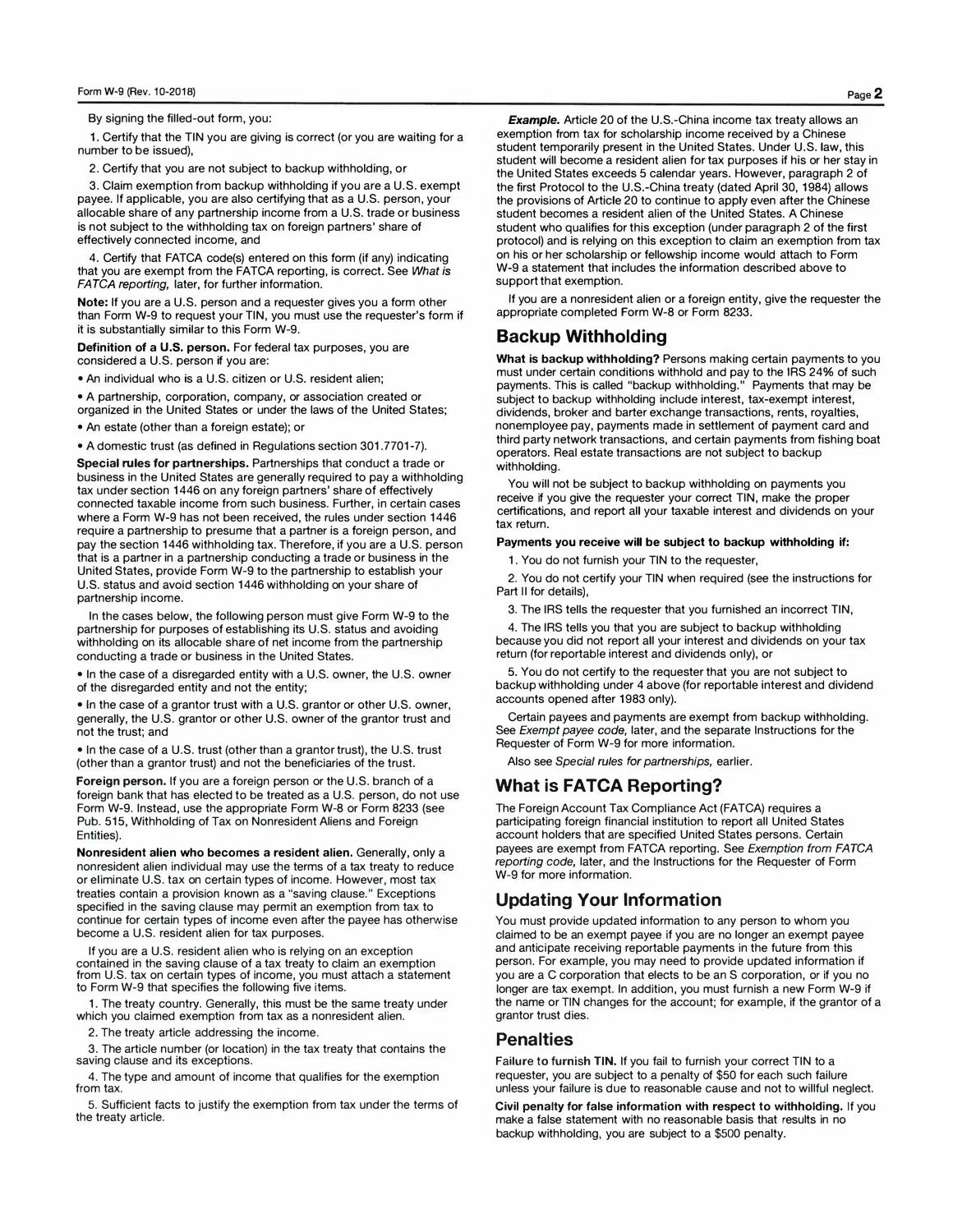**Criminal penalty for falsifying information.** Willfully falsifying certifications or affirmations may subject you to criminal penalties including fines and/or imprisonment.

**Misuse of TINs.** If the requester discloses or uses TINs in violation of federal law, the requester may be subject to civil and criminal penalties.

# **Specific Instructions**

#### **Line 1**

You must enter one of the following on this line; **do not** leave this line blank. The name should match the name on your tax return.

If this Form W-9 is for a joint account (other than an account maintained by a foreign financial institution (FFI)), list first, and then circle, the name of the person or entity whose number you entered in Part I of Form W-9. If you are providing Form W-9 to an FFI to document a joint account, each holder of the account that is a U.S. person must provide a Form W-9.

a. **Individual.** Generally, enter the name shown on your tax return. If you have changed your last name without informing the Social Security Administration (SSA) of the name change, enter your first name, the last name as shown on your social security card, and your new last name.

**Note: ITIN applicant:** Enter your individual name as it was entered on your Form W-7 application, line 1a. This should also be the same as the name you entered on the Form 1040/1040A/1040EZ you filed with your application.

b. **Sole proprietor or single-member LLC.** Enter your individual name as shown on your 1040/1040A/1040EZ on line **1.** You may enter your business, trade, or "doing business as" (DBA) name on line 2.

c. **Partnership, LLC that is not a single-member LLC, C corporation, or S corporation.** Enter the entity's name as shown on the entity's tax return on line 1 and any business, trade, or DBA name on line 2

d. **Other entities.** Enter your name as shown on required U.S. federal tax documents on line 1. This name should match the name shown on the charter or other legal document creating the entity. You may enter any business, trade, or DBA name on line 2.

e. **Disregarded entity.** For U.S. federal tax purposes, an entity that is disregarded as an entity separate from its owner is treated as a "disregarded entity." See Regulations section 301.7701-2(c)(2)(iii). Enter the owner's name on line 1. The name of the entity entered on line 1 should never be a disregarded entity. The name on line 1 should be the name shown on the income tax return on which the income should be reported. For example, if a foreign LLC that is treated as a disregarded entity for U.S. federal tax purposes has a single owner that is a U.S. person, the U.S. owner's name is required to be provided on line 1. If the direct owner of the entity is also a disregarded entity, enter the first owner that is not disregarded for federal tax purposes. Enter the disregarded entity's name on line 2, "Business name/disregarded entity name." If the owner of the disregarded entity is a foreign person, the owner must complete an appropriate Form W-8 instead of a Form W-9. This is the case even if the foreign person has a U.S. TIN.

#### **Line 2**

If you have a business name, trade name, DBA name, or disregarded entity name, you may enter it on line 2.

#### **Line 3**

Check the appropriate box on line 3 for the U.S. federal tax classification of the person whose name is entered on line 1. Check only one box on line 3.

| IF the entity/person on line 1 is<br>$a(n) \ldots$                                                                                                                                                                                                                                                                  | THEN check the box for                                                                                                                      |
|---------------------------------------------------------------------------------------------------------------------------------------------------------------------------------------------------------------------------------------------------------------------------------------------------------------------|---------------------------------------------------------------------------------------------------------------------------------------------|
| • Corporation                                                                                                                                                                                                                                                                                                       | Corporation                                                                                                                                 |
| • Individual<br>Sole proprietorship, or<br>Single-member limited liability<br>company (LLC) owned by an<br>individual and disregarded for U.S.<br>federal tax purposes.                                                                                                                                             | Individual/sole proprietor or single-<br>member LLC                                                                                         |
| • LLC treated as a partnership for<br>U.S. federal tax purposes,<br>• LLC that has filed Form 8832 or<br>2553 to be taxed as a corporation,<br>or<br>• LLC that is disregarded as an<br>entity separate from its owner but<br>the owner is another LLC that is<br>not disregarded for U.S. federal tax<br>purposes. | Limited liability company and enter<br>the appropriate tax classification.<br>(P= Partnership; C= C corporation;<br>or $S = S$ corporation) |
| • Partnership                                                                                                                                                                                                                                                                                                       | Partnership                                                                                                                                 |
| • Trust/estate                                                                                                                                                                                                                                                                                                      | Trust/estate                                                                                                                                |

#### **Line 4, Exemptions**

If you are exempt from backup withholding and/or FATCA reporting, enter in the appropriate space on line 4 any code(s) that may apply to you.

#### **Exempt payee code.**

• Generally, individuals (including sole proprietors) are not exempt from backup withholding.

Except as provided below, corporations are exempt from backup withholding for certain payments, including interest and dividends.

• Corporations are not exempt from backup withholding for payments made in settlement of payment card or third party network transactions.

• Corporations are not exempt from backup withholding with respect to attorneys' fees or gross proceeds paid to attorneys, and corporations that provide medical or health care services are not exempt with respect to payments reportable on Form 1099-MISC.

The following codes identify payees that are exempt from backup withholding. Enter the appropriate code in the space in line 4.

1-An organization exempt from tax under section 501(a), any IRA, or a custodial account under section 403(b)(7) if the account satisfies the requirements of section 401(f)(2)

- The United States or any of its agencies or instrumentalities

3-A state, the District of Columbia, a U.S. commonwealth or possession, or any of their political subdivisions or instrumentalities

4-A foreign government or any of its political subdivisions, agencies, or instrumentalities

#### 5-A corporation

6-A dealer in securities or commodities required to register in the United States, the District of Columbia, or a U.S. commonwealth or possession

7-A futures commission merchant registered with the Commodity Futures Trading Commission

8-A real estate investment trust

9-An entity registered at all times during the tax year under the Investment Company Act of 1940

10-A common trust fund operated by a bank under section 584(a) 11-A financial institution

12-A middleman known in the investment community as a nominee or custodian

13-A trust exempt from tax under section 664 or described in section 4947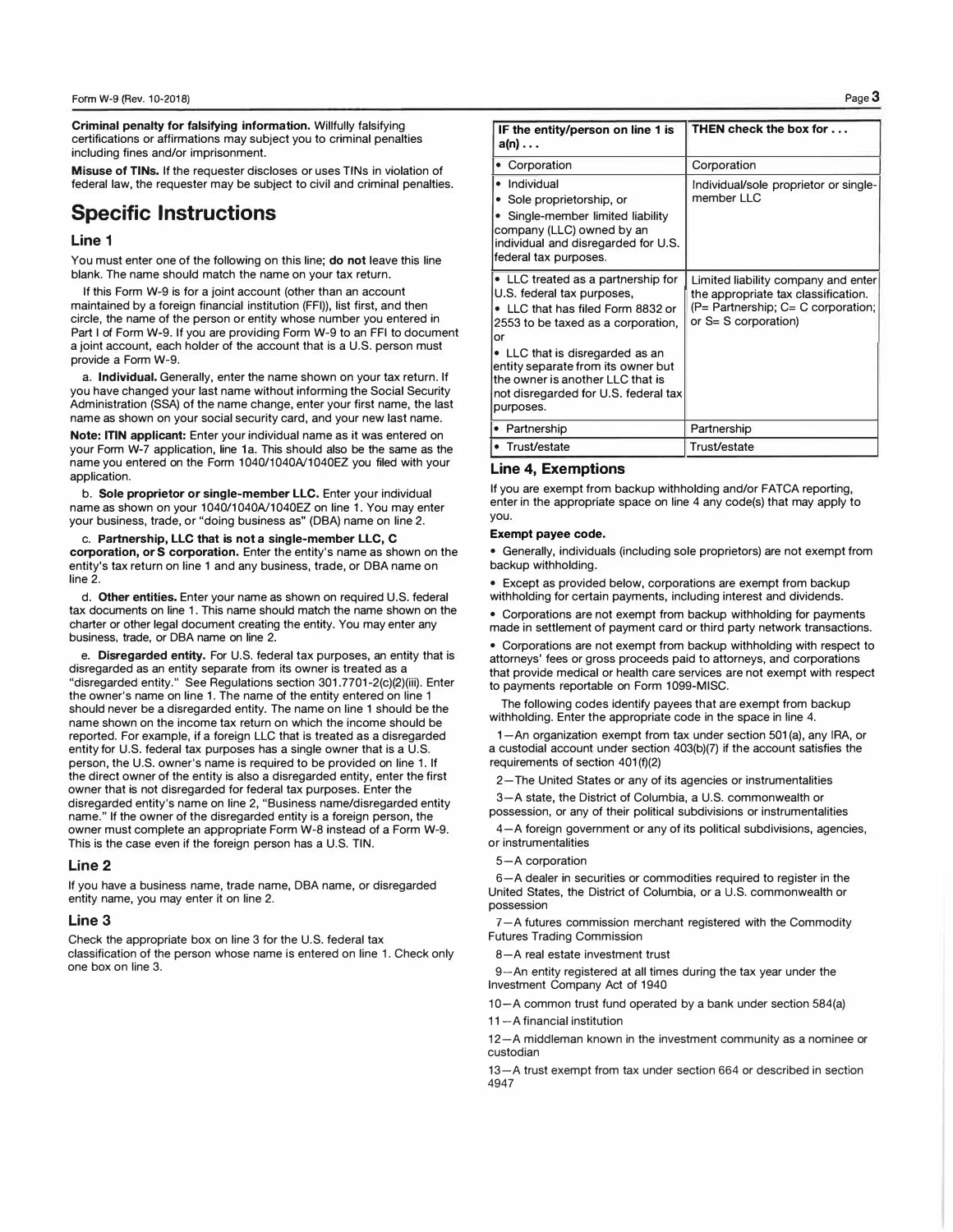The following chart shows types of payments that may be exempt from backup withholding. The chart applies to the exempt payees listed above, 1 through 13.

| IF the payment is for $\dots$                                                                | THEN the payment is exempt<br>for $\dots$                                                                                                                                                                                       |
|----------------------------------------------------------------------------------------------|---------------------------------------------------------------------------------------------------------------------------------------------------------------------------------------------------------------------------------|
| Interest and dividend payments                                                               | All exempt payees except<br>for 7                                                                                                                                                                                               |
| <b>Broker transactions</b>                                                                   | Exempt payees 1 through 4 and 6<br>through 11 and all C corporations.<br>S corporations must not enter an<br>exempt payee code because they<br>are exempt only for sales of<br>noncovered securities acquired<br>prior to 2012. |
| Barter exchange transactions and<br>patronage dividends                                      | Exempt payees 1 through 4                                                                                                                                                                                                       |
| Payments over \$600 required to be<br>reported and direct sales over<br>\$5,000 <sup>1</sup> | Generally, exempt payees<br>1 through $5^2$                                                                                                                                                                                     |
| Payments made in settlement of<br>payment card or third party network<br>transactions        | Exempt payees 1 through 4                                                                                                                                                                                                       |

<sup>1</sup> See Form 1099-MISC, Miscellaneous Income, and its instructions.

<sup>2</sup> However, the following payments made to a corporation and<br>reportable on Form 1099-MISC are not exempt from backup withholding: medical and health care payments, attorneys' fees, gross proceeds paid to an attorney reportable under section 6045(f), and payments for services paid by a federal executive agency.

**Exemption from FATCA reporting code.** The following codes identify payees that are exempt from reporting under FATCA. These codes apply to persons submitting this form for accounts maintained outside of the United States by certain foreign financial institutions. Therefore, if you are only submitting this form for an account you hold in the United States, you may leave this field blank. Consult with the person requesting this form if you are uncertain if the financial institution is subject to these requirements. A requester may indicate that a code is not required by providing you with a Form W-9 with "Not Applicable" (or any similar indication) written or printed on the line for a FATCA exemption code.

A-An organization exempt from tax under section 501(a) or any individual retirement plan as defined in section 7701 (a)(37)

B-The United States or any of its agencies or instrumentalities

C-A state, the District of Columbia, a U.S. commonwealth or possession, or any of their political subdivisions or instrumentalities

D-A corporation the stock of which is regularly traded on one or more established securities markets, as described in Regulations section 1.1472-1(c)(1)(i)

E-A corporation that is a member of the same expanded affiliated group as a corporation described in Regulations section 1.1472-1(c)(1)(i)

F-A dealer in securities, commodities, or derivative financial instruments (including notional principal contracts, futures, forwards, and options) that is registered as such under the laws of the United States or any state

G-A real estate investment trust

H-A regulated investment company as defined in section 851 or an entity registered at all times during the tax year under the Investment Company Act of 1940

I-A common trust fund as defined in section 584(a)

J-A bank as defined in section 581

K-A broker

L-A trust exempt from tax under section 664 or described in section 4947(a)(1)

M-A tax exempt trust under a section 403(b) plan or section 457(g) plan

**Note:** You may wish to consult with the financial institution requesting this form to determine whether the FATCA code and/or exempt payee code should be completed.

#### **Line 5**

Enter your address (number, street, and apartment or suite number). This is where the requester of this Form W-9 will mail your information returns. If this address differs from the one the requester already has on file, write NEW at the top. If a new address is provided, there is still a chance the old address will be used until the payor changes your address in their records.

## **Line6**

Enter your city, state, and ZIP code.

### **Part I. Taxpayer Identification Number (TIN)**

**Enter your TIN in the appropriate box.** If you are a resident alien and you do not have and are not eligible to get an SSN, your TIN is your IRS individual taxpayer identification number (ITIN). Enter it in the social security number box. If you do not have an ITIN, see *How to get* a *TIN* below.

If you are a sole proprietor and you have an EIN, you may enter either your SSN or EIN.

If you are a single-member LLC that is disregarded as an entity separate from its owner, enter the owner's SSN (or EIN, if the owner has one). Do not enter the disregarded entity's EIN. If the LLC is classified as a corporation or partnership, enter the entity's EIN.

**Note:** See *What* Name *and Number To Give the Requester,* later, for further clarification of name and TIN combinations.

**How to get a TIN.** If you do not have a TIN, apply for one immediately. To apply for an SSN, get Form SS-5, Application for a Social Security Card, from your local SSA office or get this form online **at** *www.SSA.gov.* You may also get this form by calling 1-800-772-1213. Use Form W-7, Application for IRS Individual Taxpayer Identification Number, to apply for an ITIN, or Form SS-4, Application for Employer Identification Number, to apply for an EIN. You can apply for an EIN online by accessing the IRS website at *www.irs.gov/Businesses* and clicking on Employer Identification Number (EIN) under Starting a Business. Go to *www.irs.gov/Forms* to view, download, or print Form W-7 and/or Form SS-4. Or, you can go to *www.irs.gov/OrderForms* to place an order and have Form W-7 and/or SS-4 mailed to you within 10 business days.

If you are asked to complete Form W-9 but do not have a TIN, apply for a TIN and write "Applied For" in the space for the TIN, sign and date the form, and give it to the requester. For interest and dividend payments, and certain payments made with respect to readily tradable instruments, generally you will have 60 days to get a TIN and give it to the requester before you are subject to backup withholding on payments. The 60-day rule does not apply to other types of payments. You will be subject to backup withholding on all such payments until you provide your TIN to the requester.

**Note:** Entering "Applied For" means that you have already applied for a TIN or that you intend to apply for one soon.

**Caution:** A disregarded U.S. entity that has a foreign owner must use the appropriate Form W-8.

## **Part II. Certification**

To establish to the withholding agent that you are a U.S. person, or resident alien, sign Form W-9. You may be requested to sign by the withholding agent even if item 1, 4, or 5 below indicates otherwise.

For a joint account, only the person whose TIN is shown in Part I should sign (when required). In the case of a disregarded entity, the person identified on line 1 must sign. Exempt payees, see *Exempt payee code,* earlier.

Signature requirements. Complete the certification as indicated in items 1 through 5 below.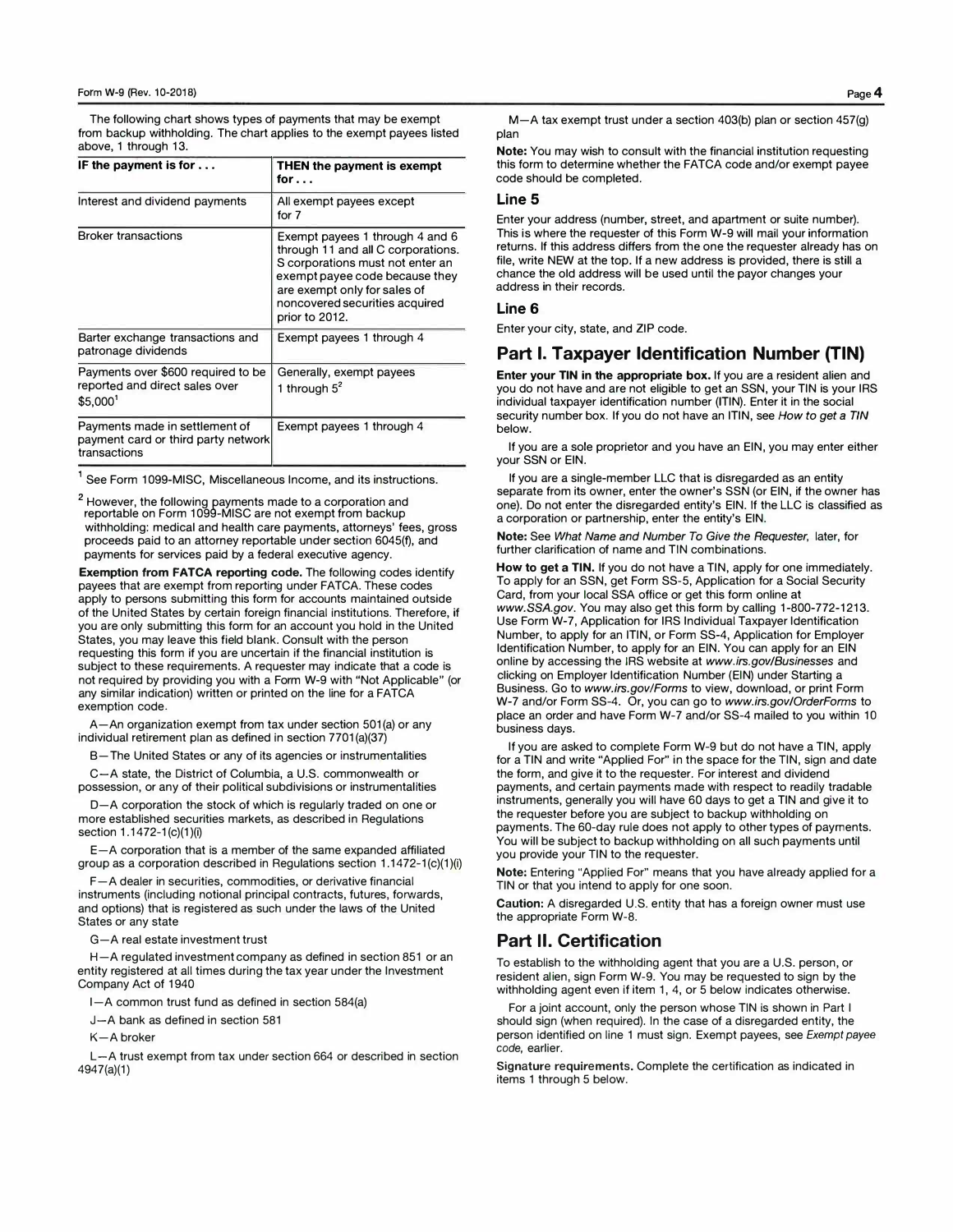**1. Interest, dividend, and barter exchange accounts opened before 1984 and broker accounts considered active during 1983.**  You must give your correct TIN, but you do not have to sign the certification.

**2. Interest, dividend, broker, and barter exchange accounts opened after 1983 and broker accounts considered inactive during 1983.** You must sign the certification or backup withholding will apply. If you are subject to backup withholding and you are merely providing your correct TIN to the requester, you must cross out item 2 in the certification before signing the form.

**3. Real estate transactions.** You must sign the certification. You may cross out item 2 of the certification.

**4. Other payments.** You must give your correct TIN, but you do not have to sign the certification unless you have been notified that you have previously given an incorrect TIN. "Other payments" include payments made in the course of the requester's trade or business for rents, royalties, goods (other than bills for merchandise), medical and health care services (including payments to corporations), payments to a nonemployee for services, payments made in settlement of payment card and third party network transactions, payments to certain fishing boat crew members and fishermen, and gross proceeds paid to attorneys (including payments to corporations).

**5. Mortgage interest paid by you, acquisition or abandonment of secured property, cancellation of debt, qualified tuition program payments (under section 529), ABLE accounts (under section 529A), IRA, Coverdell ESA, Archer MSA or HSA contributions or distributions, and pension distributions.** You must give your correct TIN, but you do not have to sign the certification.

## **What Name and Number To Give the Requester**

| For this type of account:                                                                                                | Give name and SSN of:                                                             |
|--------------------------------------------------------------------------------------------------------------------------|-----------------------------------------------------------------------------------|
| 1. Individual                                                                                                            | The individual                                                                    |
| 2. Two or more individuals (joint<br>account) other than an account                                                      | The actual owner of the account or, if<br>combined funds, the first individual on |
| maintained by an FFI                                                                                                     | the account                                                                       |
| 3. Two or more U.S. persons<br>(joint account maintained by an FFI)                                                      | Each holder of the account                                                        |
| 4. Custodial account of a minor<br>(Uniform Gift to Minors Act)                                                          | The minor <sup>2</sup>                                                            |
| 5. a. The usual revocable savings trust<br>(grantor is also trustee)                                                     | The grantor-trustee                                                               |
| b. So-called trust account that is not<br>a legal or valid trust under state law                                         | The actual owner                                                                  |
| 6. Sole proprietorship or disregarded<br>entity owned by an individual                                                   | The owner <sup>3</sup>                                                            |
| 7. Grantor trust filing under Optional<br>Form 1099 Filing Method 1 (see<br>Regulations section 1.671-4(b)(2)(i)<br>(A)) | The grantor*                                                                      |
| For this type of account:                                                                                                | Give name and EIN of:                                                             |
| 8. Disregarded entity not owned by an<br>individual                                                                      | The owner                                                                         |
| 9. A valid trust, estate, or pension trust                                                                               | Legal entity <sup>4</sup>                                                         |
| 10. Corporation or LLC electing<br>corporate status on Form 8832 or<br>Form 2553                                         | The corporation                                                                   |
| 11. Association, club, religious,<br>charitable, educational, or other tax-<br>exempt organization                       | The organization                                                                  |
| 12. Partnership or multi-member LLC                                                                                      | The partnership                                                                   |
| 13. A broker or registered nominee                                                                                       | The broker or nominee                                                             |

| For this type of account:                                                                                                                                                                                  | Give name and EIN of: |
|------------------------------------------------------------------------------------------------------------------------------------------------------------------------------------------------------------|-----------------------|
| 14. Account with the Department of<br>Agriculture in the name of a public<br>entity (such as a state or local<br>government, school district, or<br>prison) that receives agricultural<br>program payments | The public entity     |
| 15. Grantor trust filing under the Form<br>1041 Filing Method or the Optional<br>Form 1099 Filing Method 2 (see<br>Regulations section 1.671-4(b)(2)(i)(B))                                                | The trust             |

**<sup>1</sup>**List first and circle the name of the person whose number you furnish. If only one person on a joint account has an SSN, that person's number must be furnished.

<sup>2</sup> Circle the minor's name and furnish the minor's SSN.

**<sup>3</sup>**You must show your individual name and you may also enter your business or OBA name on the "Business name/disregarded entity" name line. You may use either your SSN or EIN (if you have one), but the IRS encourages you to use your SSN.

**<sup>4</sup>**List first and circle the name of the trust, estate, or pension trust. (Do not furnish the TIN of the personal representative or trustee unless the legal entity itself is not designated in the account title.) Also see *Special rules for partnerships,* earlier.

\*Note: The grantor also must provide a Form W-9 to trustee of trust. **Note:** If no name is circled when more than one name is listed, the number will be considered to be that of the first name listed.

## **Secure Your Tax Records From Identity Theft**

Identity theft occurs when someone uses your personal information such as your name, SSN, or other identifying information, without your permission, to commit fraud or other crimes. An identity thief may use your SSN to get a job or may file a tax return using your SSN to receive a refund.

To reduce your risk:

- Protect your SSN,
- Ensure your employer is protecting your SSN, and
- Be careful when choosing a tax preparer.

If your tax records are affected by identity theft and you receive a notice from the IRS, respond right away to the name and phone number printed on the IRS notice or letter.

If your tax records are not currently affected by identity theft but you think you are at risk due to a lost or stolen purse or wallet, questionable credit card activity or credit report, contact the IRS Identity Theft Hotline at 1-800-908-4490 or submit Form 14039.

For more information, see Pub. 5027, Identity Theft Information for Taxpayers.

Victims of identity theft who are experiencing economic harm or a systemic problem, or are seeking help in resolving tax problems that have not been resolved through normal channels, may be eligible for Taxpayer Advocate Service (TAS) assistance. You can reach TAS by calling the TAS toll-free case intake line at 1-877-777-4778 or TTY/TDD 1-800-829-4059.

**Protect yourself from suspicious emails or phishing schemes.**  Phishing is the creation and use of email and websites designed to mimic legitimate business emails and websites. The most common act is sending an email to a user falsely claiming to be an established legitimate enterprise in an attempt to scam the user into surrendering private information that will be used for identity theft.

Page 5